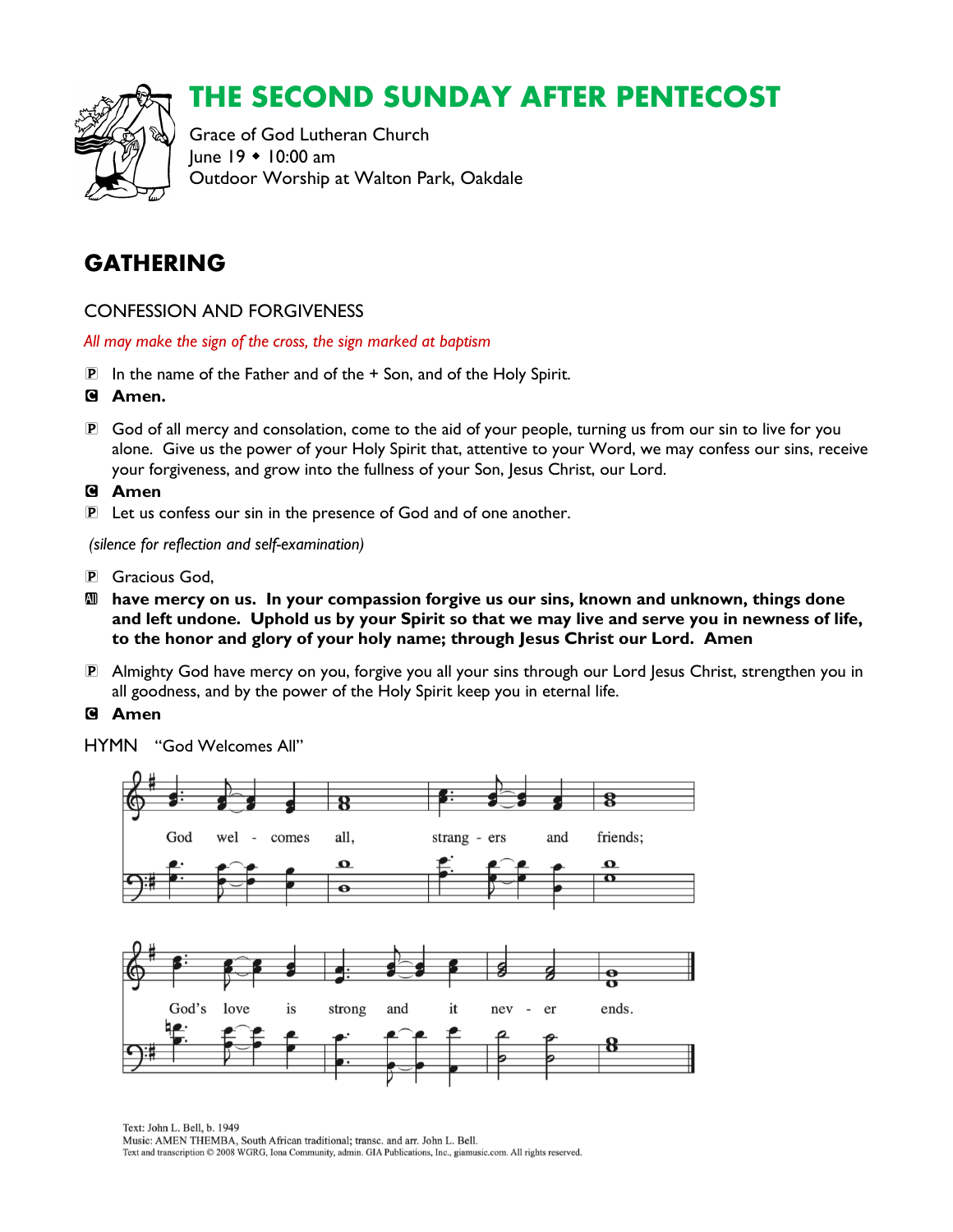#### GREETING

- P The grace of our Lord Jesus Christ, the love of God, and the communion of the Holy Spirit be with you all.
- **Exagger 20 And also with you.**

#### PRAYER OF THE DAY

- P Let us pray.
- C **O Lord God, we bring before you the cries of a sorrowing world. In your mercy set us free from the chains that bind us, and defend us from everything that is evil, through Jesus Christ, our Savior and Lord. Amen**.

#### SERVICE OF THE WORD

#### HOLY GOSPEL Luke 8:26-39

<sup>26</sup>Then [Jesus and his disciples] arrived at the country of the Gerasenes, which is opposite Galilee. <sup>27</sup>As he stepped out on land, a man of the city who had demons met him. For a long time he had worn no clothes, and he did not live in a house but in the tombs. <sup>28</sup>When he saw Jesus, he fell down before him and shouted at the top of his voice, "What have you to do with me, Jesus, Son of the Most High God? I beg you, do not torment me"—<sup>29</sup>for Jesus had commanded the unclean spirit to come out of the man. (For many times it had seized him; he was kept under guard and bound with chains and shackles, but he would break the bonds and be driven by the demon into the wilds.)  $30$  esus then asked him, "What is your name?" He said, "Legion"; for many demons had entered him. <sup>31</sup>They begged him not to order them to go back into the abyss.

 $32$ Now there on the hillside a large herd of swine was feeding; and the demons begged Jesus to let them enter these. So he gave them permission. <sup>33</sup>Then the demons came out of the man and entered the swine, and the herd rushed down the steep bank into the lake and was drowned.

 $34$ When the swineherds saw what had happened, they ran off and told it in the city and in the country.  $35$ Then people came out to see what had happened, and when they came to Jesus, they found the man from whom the demons had gone sitting at the feet of Jesus, clothed and in his right mind. And they were afraid. <sup>36</sup>Those who had seen it told them how the one who had been possessed by demons had been healed. <sup>37</sup>Then all the people of the surrounding country of the Gerasenes asked Jesus to leave them; for they were seized with great fear. So he got into the boat and returned.  $38$ The man from whom the demons had gone begged that he might be with him; but Jesus sent him away, saying, <sup>39</sup> Return to your home, and declare how much God has done for you." So he went away, proclaiming throughout the city how much Jesus had done for him.

#### SERMON

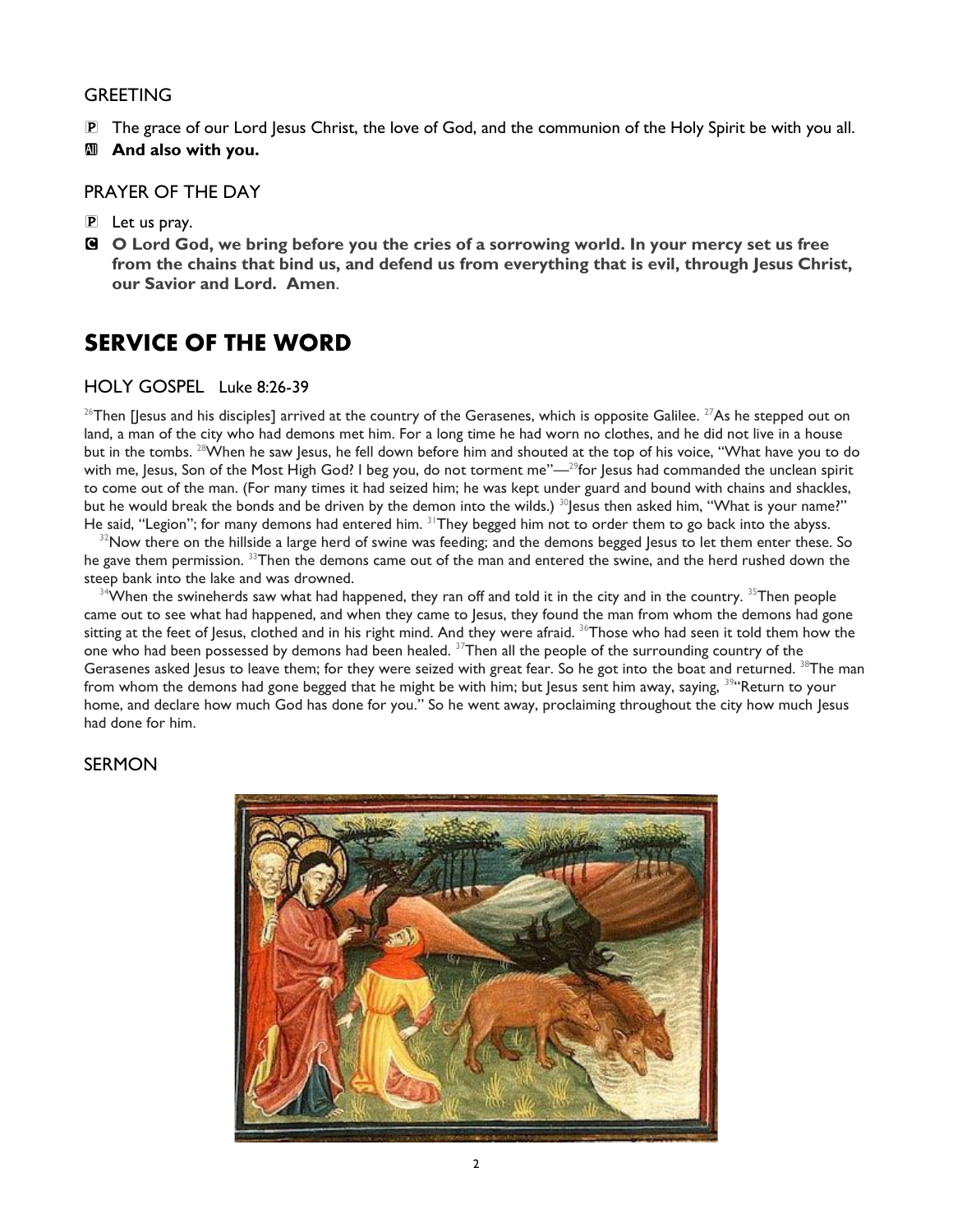HYMN "Cast Out, O Christ" (stanzas 1, 2, 4 and 5)



Text: Mary Louise Bringle, b. 1953

Music: CONSOLATION, A. Davisson, Kentucky Harmony, 1816 Text © 2006 GIA Publications, Inc., giamusic.com. All rights reserved.

Duplication in any form prohibited without securing permission from copyright administrator or reporting usage under valid license.

#### APOSTLES' CREED

**I believe in God, the Father almighty, creator of heaven and earth.**

**I believe in Jesus Christ, his only Son, our Lord.**

**He was conceived by the power of the Holy Spirit and born of the virgin Mary. He suffered under Pontius Pilate, was crucified, died, and was buried. He descended into hell. On the third day he rose again. He ascended into heaven, and is seated at the right hand of the Father. He will come again to judge the living and the dead.**

**I believe in the Holy Spirit, the holy catholic Church, the communion of saints, the forgiveness of sins, the resurrection of the body, and the life everlasting. Amen**

BLESSING OF GRADUATES

PRAYERS *(Response to each petition)*

- P Lord, in your mercy
- C **Hear our prayer.**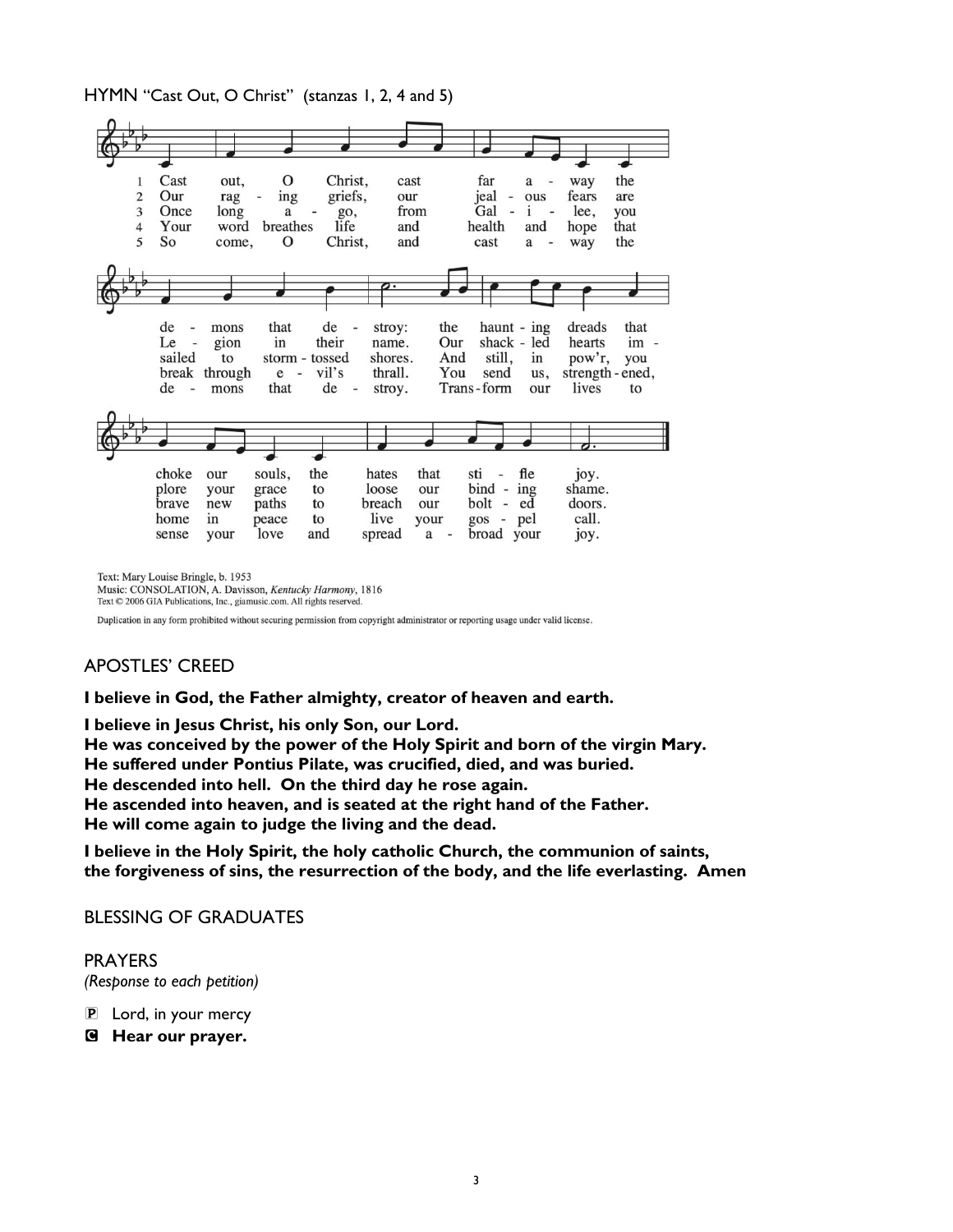# SERVICE OF THE SACRAMENT

EUCHARISTIC PRAYER

WORDS OF INSTITUTION

LORD'S PRAYER

EATING AND DRINKING

DISMISSAL

#### THANKSGIVING PRAYER

P Let us pray: Jesus, Bread of life,

C **we have received from your table more than we could ever ask. As you have nourished us in this meal, now strengthen us to love the world with your own life. In your name we pray**. **Amen**

# SENDING

#### BLESSING

- P The Lord bless you and keep you. The Lord make his face shine on you and be gracious to you. The Lord look upon you with favor and give you peace.
- C **Amen**
- P Go in peace. Christ lives in you.
- C **Thanks be to God.**

CLOSING HYMN "Oh for a Thousand Tongues to Sing"

**Oh, for a thousand tongues to sing my great Redeemer's praise, the glories of my God and King, the triumphs of his grace!**

**The name of Jesus charms our fears and bids our sorrows cease, sings music in the sinner's ears, brings life and health and peace.**

**He speaks, and list'ning to his voice, new life the dead receive; the mournful, broken hearts rejoice, the humble poor believe.**

**To God all glory, praise, and love be now and ever giv'n by saints below and saints above, the church in earth and heav'n.**

# GRACE OF

420 Hayward Avenue North • Oakdale, Minnesota 55128 651.730.4900 [www.graceofgodlutheran.com](http://www.graceofgodlutheran.com/) Jon Marxhausen, Pastor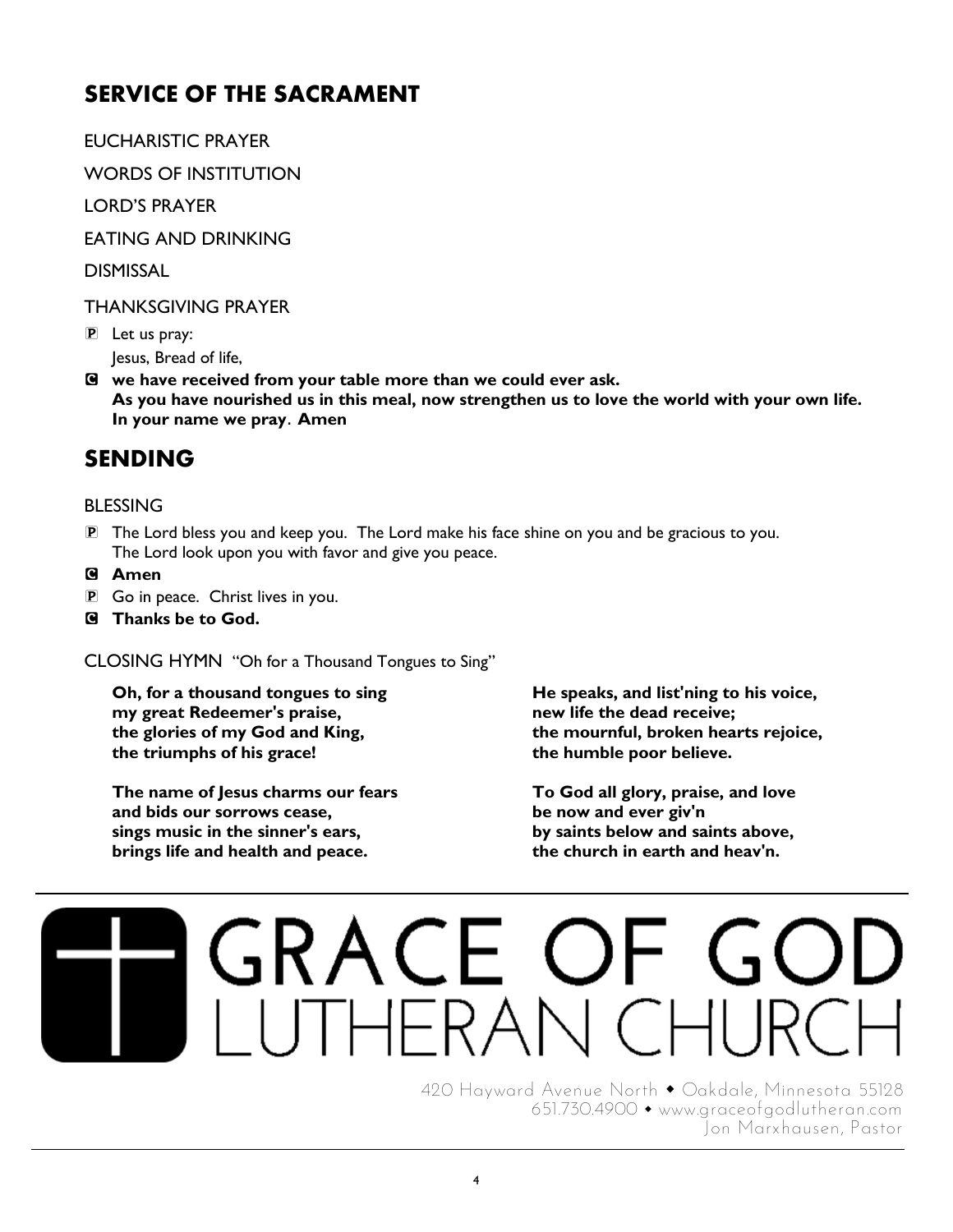# WELCOME TO WORSHIP TODAY

### You are welcome here. You are loved here. You belong here.

# Welcome to visitors and guests

We are so glad you are here today. We have some gifts for you before you leave.  $\odot$ 

# We're having a picnic!

Please stick around after worship for our picnic Don't worry if you did not bring anything! There is enough for all!

# Congratulations, graduates!

High school graduates

George Zetterwall Graduated from Lionsgate Academy

Jake Richter Graduated from Woodbury High School

College graduates

Leah Marxhausen Graduated from Luther College, Decorah, Iowa

Paul Priester Graduated from Luther College, Decorah, Iowa

**Deposit your "blessings" you brought in each high school graduate's basket. There are cards on the table for you to write your own blessing if you would like.**



# CULVER'S NIGHTS ARE BACK!

Join us at the SUNRAY CULVERS this **Tuesday, June 21** from **5-7 pm** to support the Outreach efforts of Grace of God! We will receive a percentage of all orders during these two hours. Invite friends and family!

# HAPPY JUNETEENTH!

Today our nation celebrates the announcement of freedom to slaves in Texas on June 19, 1865. "If the Son sets you free, you shall be free indeed!" John 8:36





THANKS, Dads. We love you